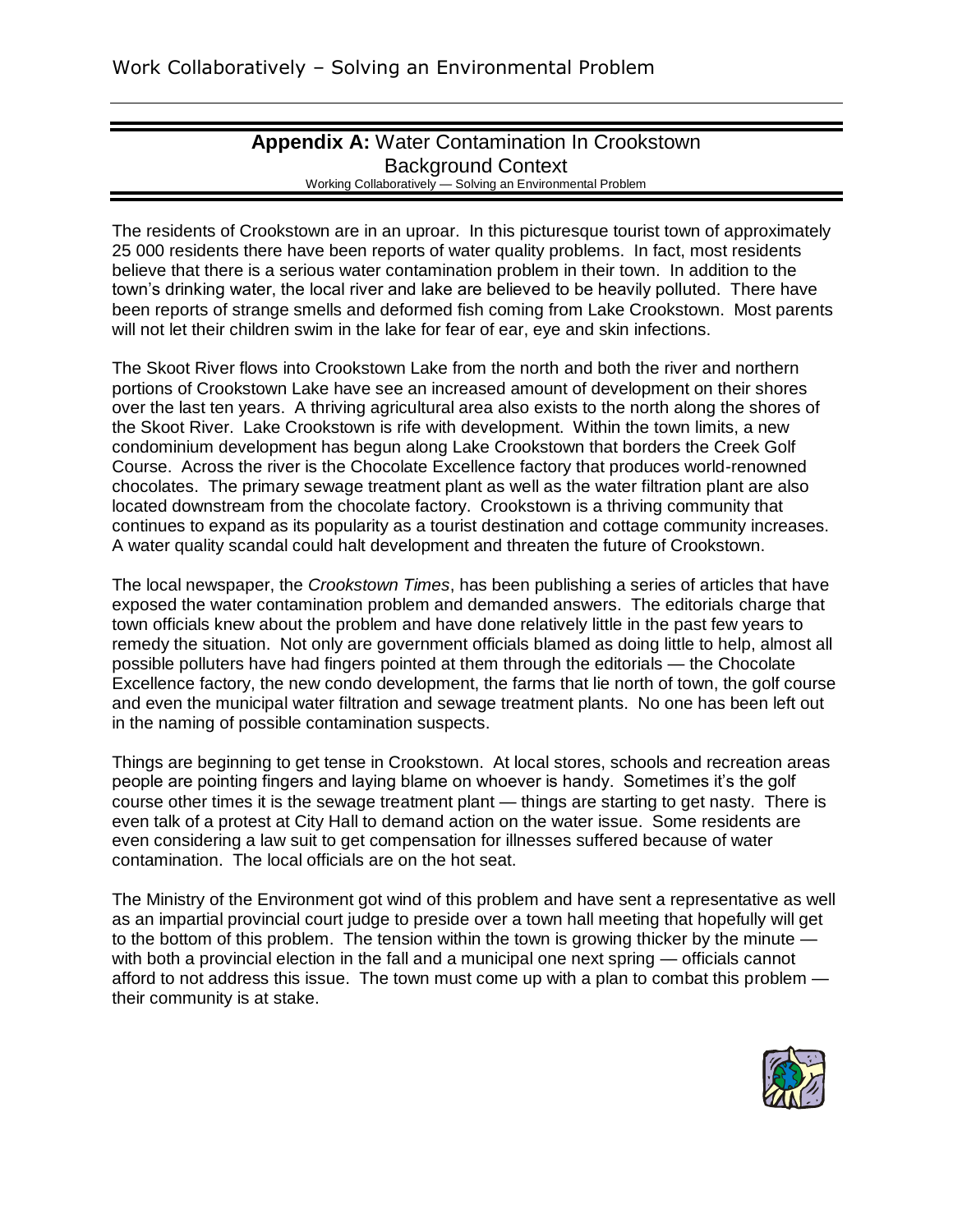

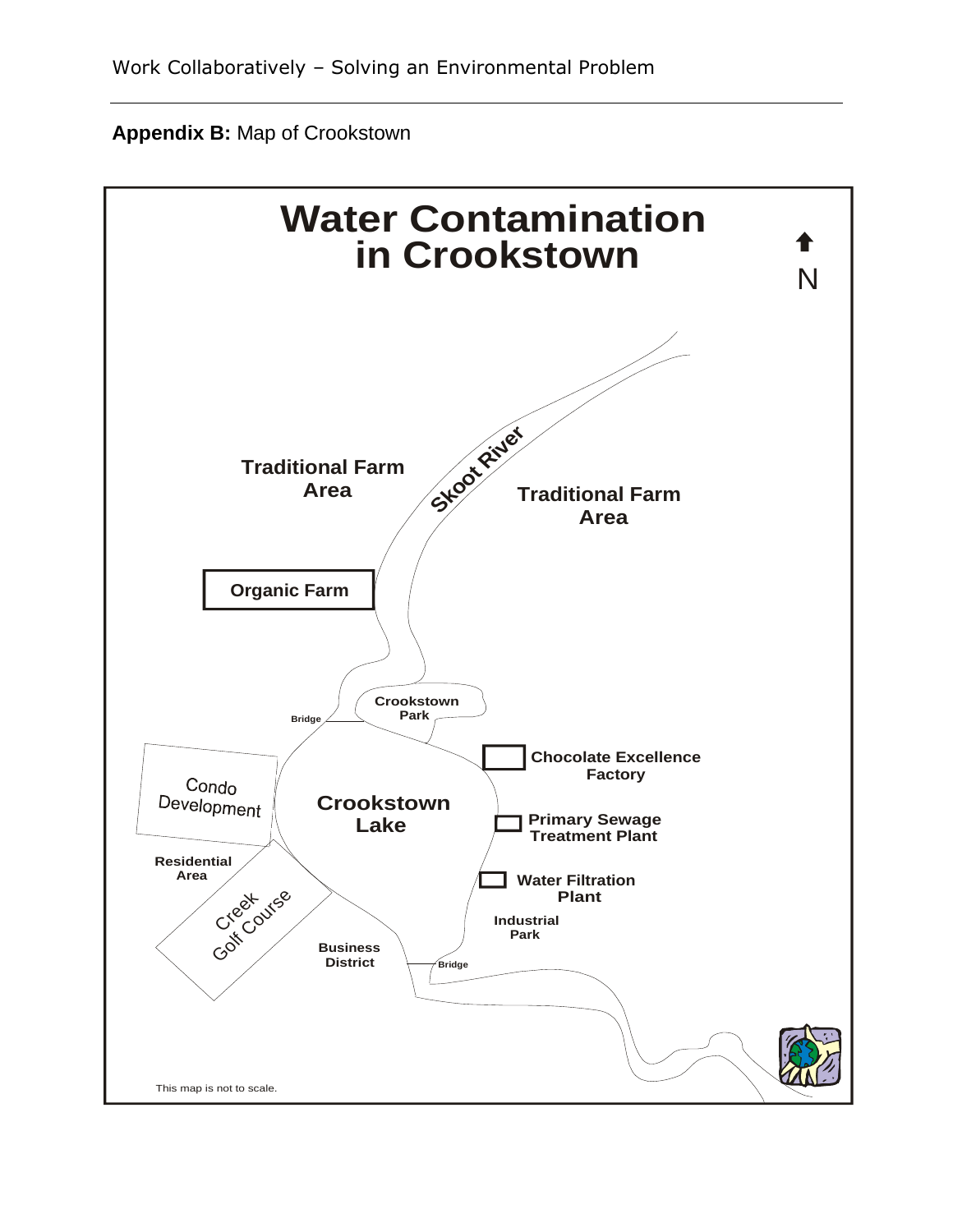**Provincial Court Judge Water Contamination in Crookstown Working Collaboratively: Solving an Environmental Problem**

#### *Your Background...*

You have been hired by the provincial government to preside over a series of hearings (in the form of town hall meetings) concerning the water tests that were conducted in Crookstown. You were hired for your known impartiality and neutrality on the issue. You are three months away from your retirement and want to leave your mark on provincial law. You have a keen interest in this case.

#### *Your Role...*

- $\star$  to preside over the town hall meetings
- $\star$  to provide the government and town of Crookstown with a series of recommendations
- $\star$  to keep the town hall meetings informative, on-topic and civil
- $\star$  to keep people from speaking out of turn

**Chocolate Excellence CEO Water Contamination in Crookstown Working Collaboratively: Solving an Environmental Problem**

#### *Your Background...*

Last year, you were hired as the CEO of Chocolate Excellence, a job that you have been dreaming about for years. Now that you have your coveted job, you were hoping to sit quietly, rake in the big bucks, and try not to make any ripples. However, you have been under intense scrutiny because of the alleged water quality problems in Crookstown, that some have blamed on Chocolate Excellence (a chocolate factory) and its recent expansion. As CEO of Chocolate Excellence your job is to protect the interests of Chocolate Excellence, its employees and shareholders. Your bottom line is that Chocolate Excellence and its recent expansion are not to blame (water quality issues have been around for a long time) and that people should look to the farmers and the recent condo development if they want answers. Despite your career ambitions, you still remain genuinely concerned about the water quality issues in Crookstown. Your third wife just gave birth to your first son and you are worried that your child will be drinking and bathing in contaminated water (you did purchase one of the condos in the new development). It is best to pin the blame of the water contamination problem on someone else.

- \* represent Chocolate Excellence
- $\star$  deny vehemently that Chocolate Excellence is to blame for the water quality issues



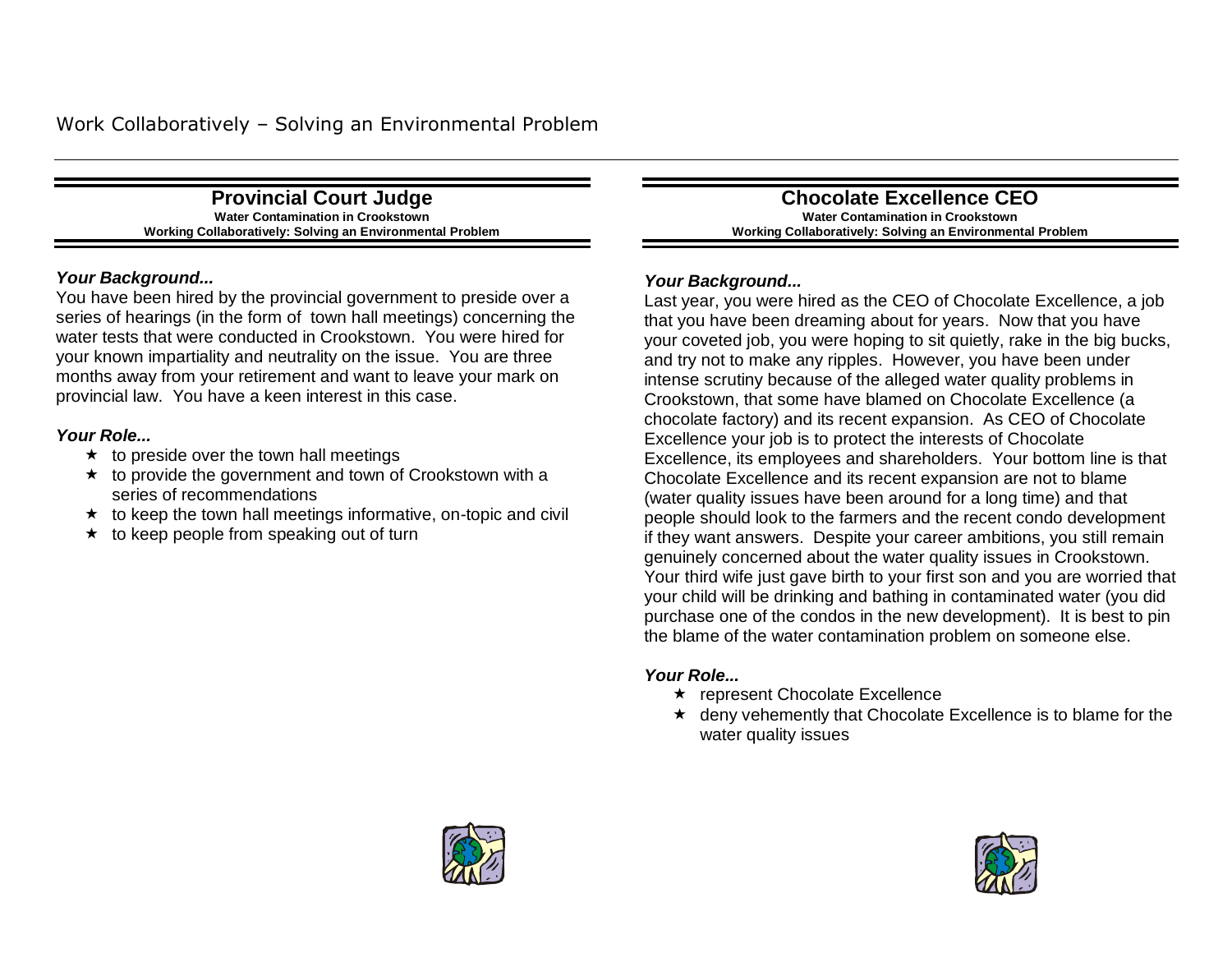**Chocolate Excellence Employee Water Contamination in Crookstown Working Collaboratively: Solving an Environmental Problem**

#### *Your Background...*

After busting your butt for seven years at the Chocolate Excellence plant, you nearly got a pink slip last year when they were ‗restructuring'. However, in the fall, Chocolate Excellence was able to expand and hire new employees so you should be safe from layoffs for some time. After all, they just completed a multi-million dollar expansion of the chocolate plant. With your high school diploma as your only formal education, you consider yourself lucky to have a stable job with a union to protect you. Without it, you aren't sure what you would do, with a wife and three kids at home to look after. You think the town is trying to use Chocolate Excellence as a scapegoat and are sick of hearing everyone in town whine and complain about the 'pollution' and 'toxins' coming from Chocolate Excellence. We make chocolate bars here not chemicals. You don't know what the big deal is all about. You're willing to do or say anything as long as your job at Chocolate Excellence is secure. After all, without this job, you would have to leave Crookstown and head for the big city, something that you'll do over your dead body.

#### *Your Role...*

- $\star$  to provide support for Chocolate Excellence
- $\star$  protect your job at all costs

**Crookstown Mayor Water Contamination in Crookstown Working Collaboratively: Solving an Environmental Problem**

### *Your Background...*

After enjoying a relatively 'calm' term in office (that little affair only added some negative publicity with the people at the country club), you are praying that this water contamination thing will just blow over. You are also hoping that this little 'town hall meeting' will vindicate any municipally owned organizations of any wrong doing and give the people of Crookstown a chance to have their voices heard so that they can move on. Can you imagine the uproar if the municipality actually was contaminating its own water? You'd be run out of office so quick, and with an election coming you're not taking any chances – you need to get to the bottom of the problem, get it solved and then get people to forget about it. With cutbacks to the water treatment and primary sewage plants, however, you are unsure of whether the town is actually poisoning itself. What are you going to do? I guess it's better 'not to recall' anything.

- $\star$  state that you will 'get to the bottom' of the problem
- $\star$  deny that the city has anything to do with the problem and remember to talk around the issue without actually saying anything
- $\star$  when under pressure you simply reply 'you have no recollection of that'



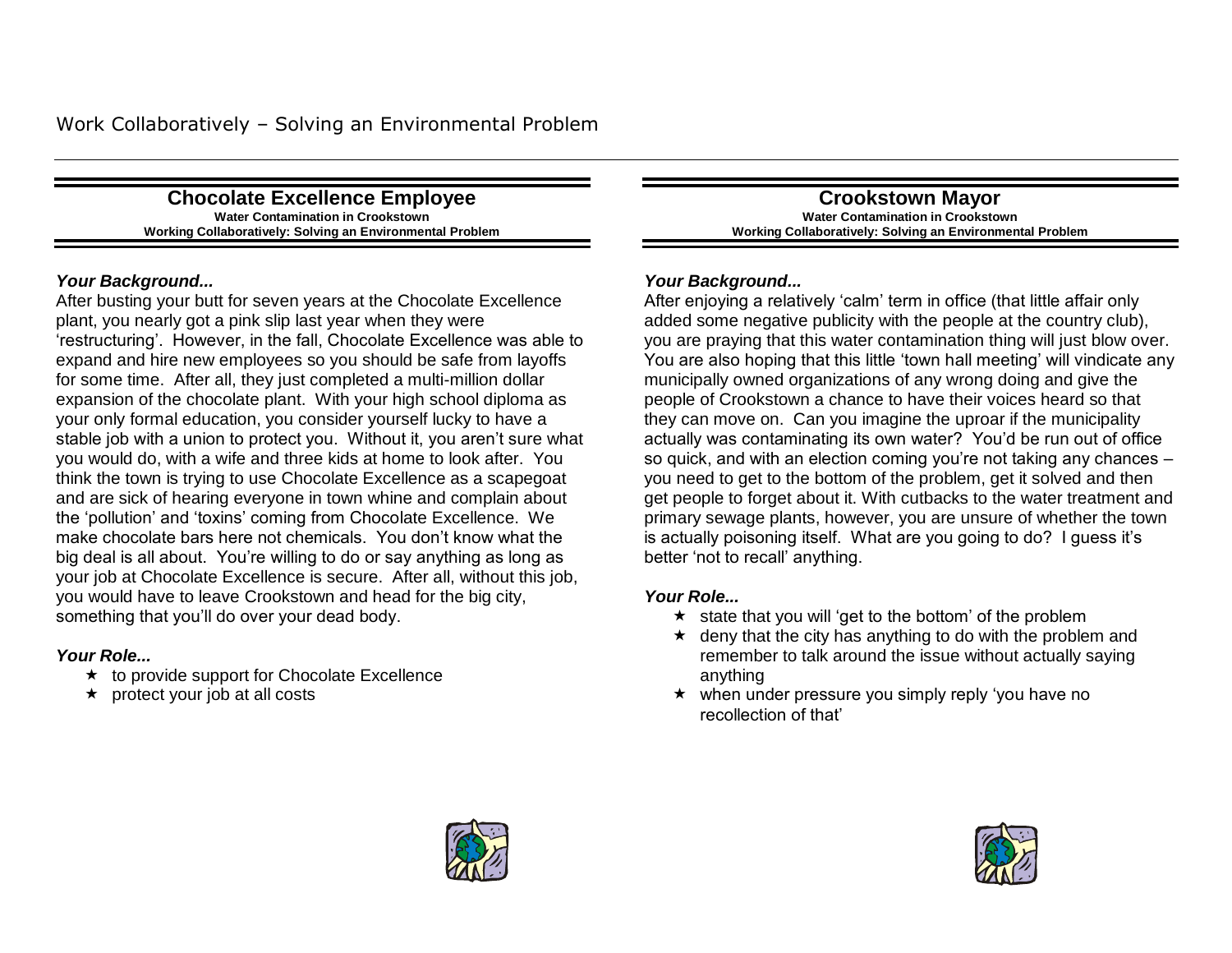**Organic Farmer Water Contamination in Crookstown Working Collaboratively: Solving an Environmental Problem**

#### *Your Background...*

Your farm is located outside the actual town of Crookstown along the Skoot river. Ten years ago, you adopted organic farming methods utilizing integrated pest management strategies with natural fertilizers to help your crops grow. All of your livestock is free range and your are contemplating getting some speciality crops going. You are extremely worried about the water contamination problem. If the water is contaminated, then your so-called organic crops will no longer be organic. You stand to lose a lot of business if this leaks to the press outside of Crookstown. Your farm is family owned and operated resisting the pressure of other farms around you that have been sold and now operate as factory farms. You want to be able to pass your farm down to your children and in turn to their children. Your number one priority is to find out what the problem is and help find a solution to the problem. Your livelihood depends on it.

#### *Your Role...*

- $\star$  to be extremely cooperative in attempting to come up with a solution
- $\star$  to reassure the residents of Crookstown that your farm is not causing the contamination
- $\star$  to offer information on organic farming and how it prevents water contamination.
- $\star$  concerned about water contamination and how it will affect your farm and your bottom line

**Farmer Water Contamination in Crookstown Working Collaboratively: Solving an Environmental Problem**

#### *Your Background...*

You are the operator of a 'factory farm' located on the outskirts of Crookstown on the Skoot River. You house livestock of several types, including cattle and hogs. You are one of the suppliers of cattle and hogs to a major national grocery store chain. Without assistance from pesticides, fertilizers, and feed that has been grown with genetically modified seeds, your farm would go belly-up. You made the switch from a relatively 'organic' approach to farming five years ago to the environmentally intensive approach of 'factory farming' and your profits seem to be going up (a bit). Deep-down, you are concerned that your farm has something to do with the water contamination problems even though you take many precautions to avoid such a situation. You will feel that you have let your community down if it turns our that your farm is causing the water contamination problem.

- $\star$  are willing to help but don't offer any information unless explicitly asked or a accused
- $\star$  concerned about water contamination and how it will affect your farm and your bottom line



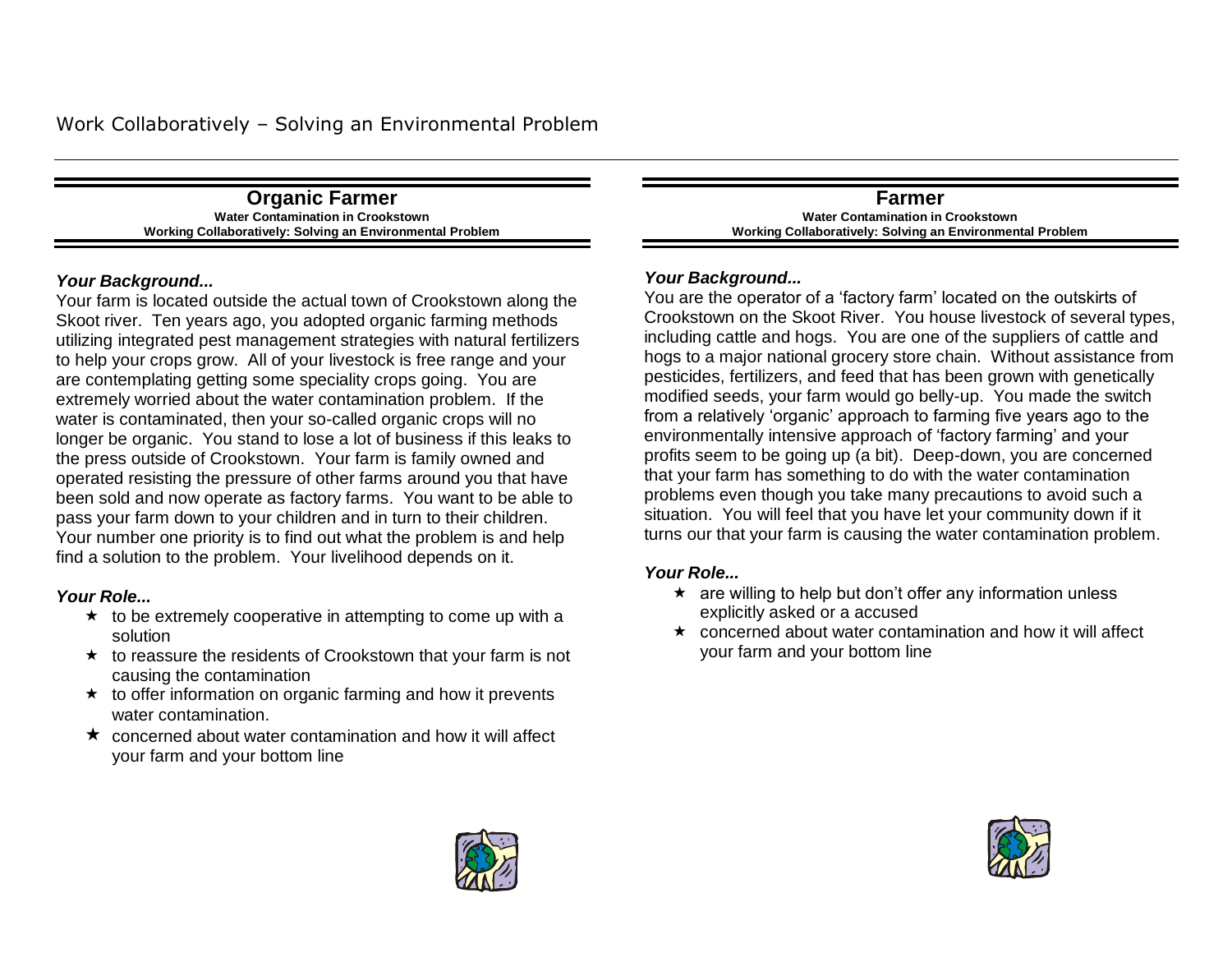#### **Ministry of the Environment Representative Water Contamination in Crookstown Working Collaboratively: Solving an Environmental Problem**

#### *Your Background...*

You highly value your job with the Ministry of the Environment and love helping to solve environmental problems. Since the Walkerton Inquiry, your job has become significantly more difficult with more and more water quality issues to deal with. Lucky for you, you have been able to hire more help. You also wish to avoid another Walkerton, so at the slightest indication that there is a water quality issue you like to investigate yourself. You have eight years of experience with the MOE and you are there to make sure that environmental protection laws are not being broken. Your interest in the case is purely professional. You also believe that there may be more than a point source polluter at work here. It is your job to pledge government (provincial) money and support to get to the bottom of the problem as well as to caution citizens and business owners alike that if environmental laws are being broken, there will be consequences (after all, the Premier of Ontario has a cottage in the Crookstown area and has told you personally to get to the bottom of this problem).

#### *Your Role...*

- $\star$  to represent the MOE
- $\star$  to help with money and support
- $\star$  to provide expertise in water contamination problems and solutions

**Member of Provincial Parliament Water Contamination in Crookstown Working Collaboratively: Solving an Environmental Problem**

#### *Your Background...*

As a politician that represents Crookstown (and area) at the provincial government, you are extremely concerned with the water quality issues. After all, there is an election coming up in the fall and you need to ensure that a second term is in your future. As soon as you caught wind of this, you brought it up to other government officials and was able to squeeze out money for a provincial court judge and a representative from the MOE to come and help get to the bottom of the issue. Besides having your own political agenda, you also have a personal agenda. As an avid fisherperson, and owner of a cottage on Lake Crookstown, you are extremely concerned with the higher incidence of deformed fish that you have caught in the last five years. You also wonder why you and your wife are unable to children. You think that it may be all of that fish that you both eat from Lake Crookstown. You want to get to the bottom of this issue as quick and painlessly as possible without losing any voter support.

- $\star$  to represent the citizens of Crookstown
- $\star$  to rally provincial support for this water quality issue



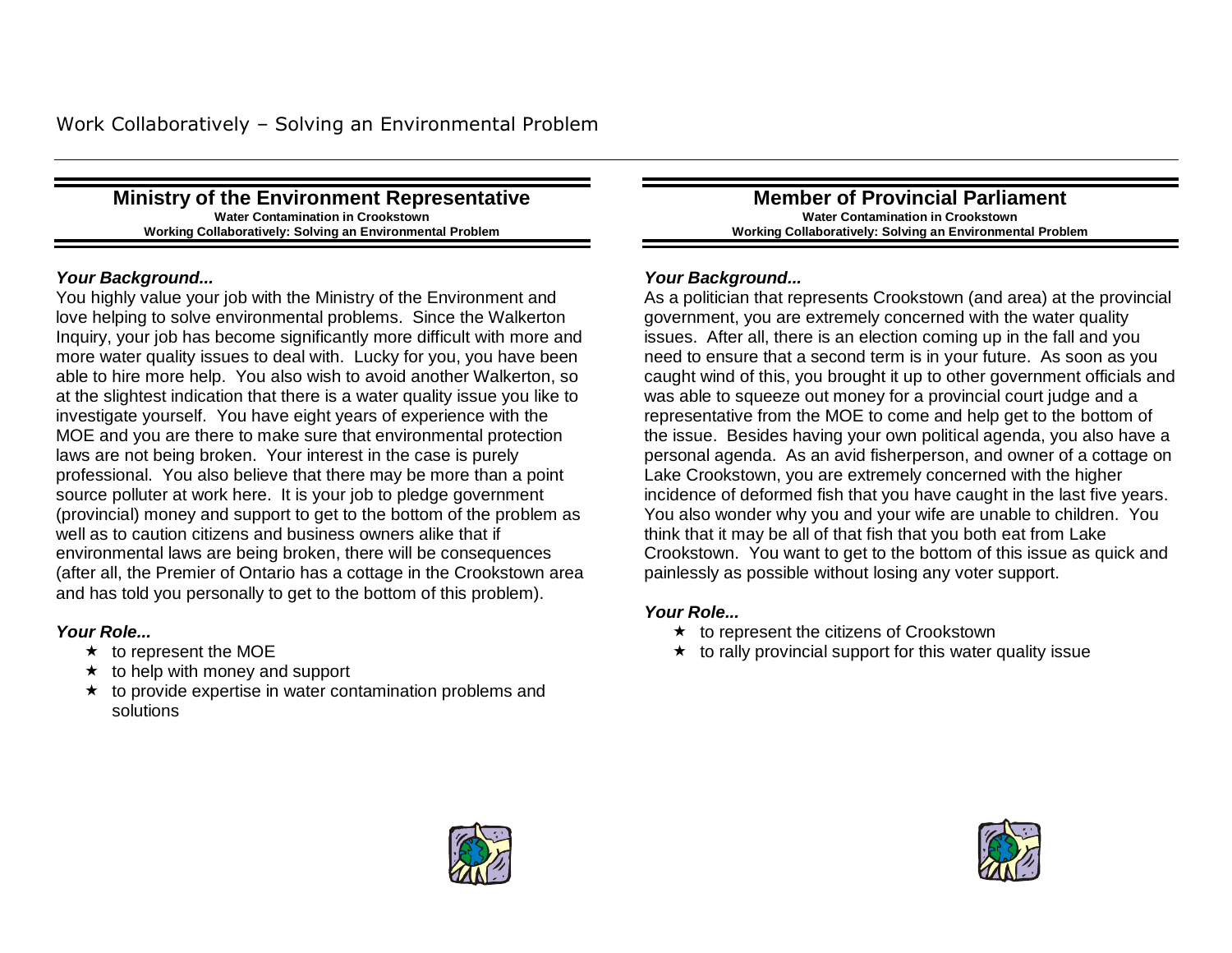**Editor of the Crookstown Times Water Contamination in Crookstown Working Collaboratively: Solving an Environmental Problem**

#### *Your Background...*

You love a good scoop, so when you caught wind of this rumour you couldn't wait to substantiate your sources claim. According to your sources, the water in both Lake Crookstown and Skoot River are both contaminated — but no one is sure where the source of the problem is. You have been writing a series of first breaking the news of the problem, then demanding answers. Getting residents riled up about an issue is your specialty – you may even be recognized for your coverage of such an important issue. You thrive on scandal and are at the hearing to 'stir the pot' and get people to self-incriminate in order to see who the culprit or culprits are. It's your job to cover the story objectively and ask questions of the stakeholder to ensure that the root of the problem is exposed. This will definitely keep newspapers selling. Who says print is dead?

#### *Your Role...*

- $\star$  to report to the citizens of Crookstown reports of the proceedings
- $\star$  to ask questions of stakeholders and persons that may be responsible

**Opposition Member of Provincial Parliament Water Contamination in Crookstown Working Collaboratively: Solving an Environmental Problem**

#### *Your Background...*

You can smell a scandal a mile away and this promises to be a real killer. With the fall election already on your mind, you are ready to pounce. Why wasn't the public informed earlier of water quality problems? Why did they have to read about this in editorials in the town newspaper? So many questions, so few answers. And what is the provincial government doing about this? Probably nothing. They've been sitting on their hands for a long time on this issue and it's time to let the cat out of the bag. With your political aspirations in town, you are ready and willing to do anything to get to the bottom of the issue and are willing to blame anyone for the problem. All you want is to come out on top by the end of the town hall meeting and look good for the fall election. After all, you have a private well for your home that is outside of Crookstown on the Skoot River. What have you got to worry about?

- $\star$  to contradict anything the current member of provincial paiament is saying
- $\star$  to get to the bottom of the issue as quickly as possible without having to do anything



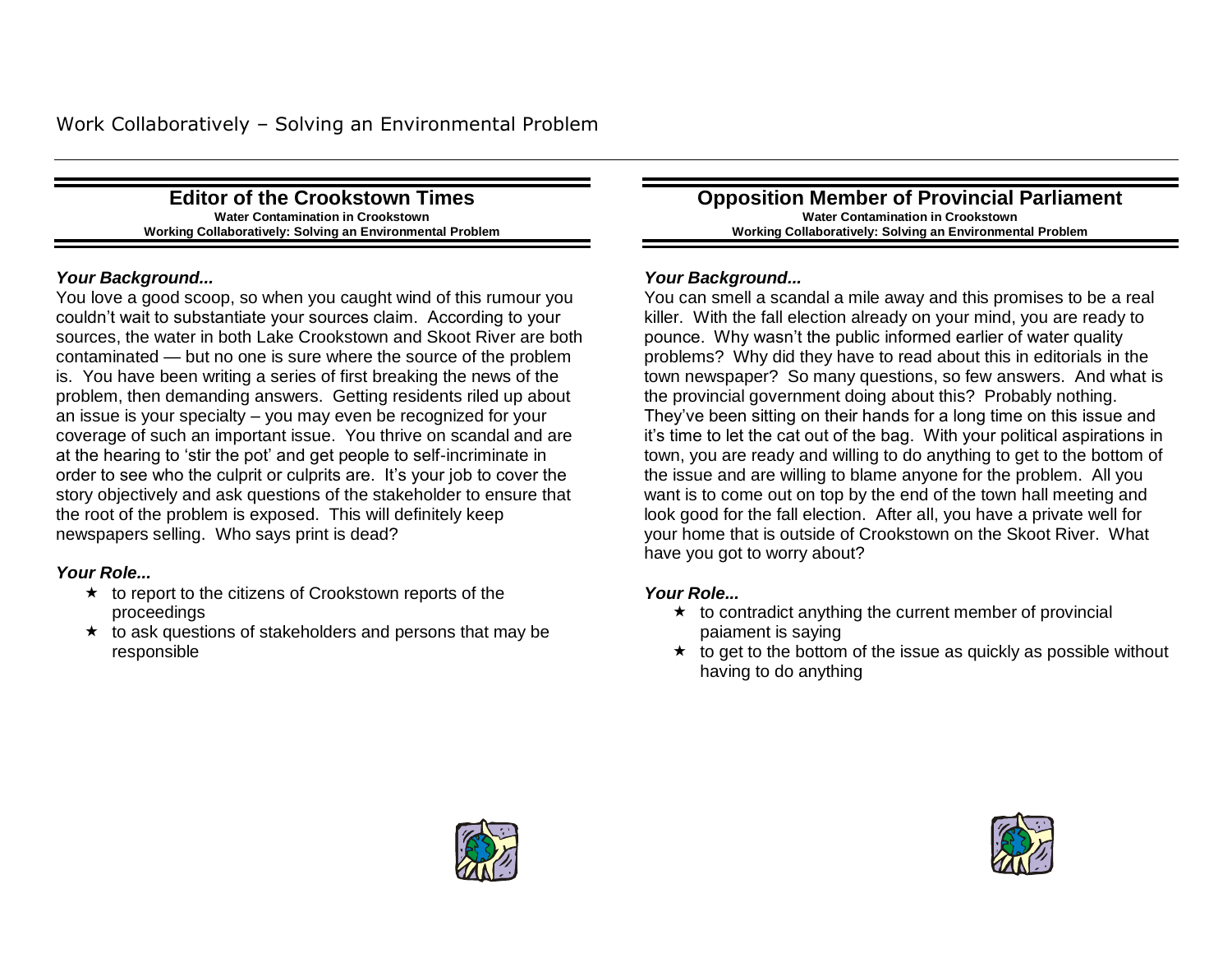**Cottagers Association Chairperson Water Contamination in Crookstown Working Collaboratively: Solving an Environmental Problem**

#### *Your Background...*

You bought a cottage (OK – a summer home) on Lake Crookstown ten years ago in the hopes of retiring here. As the Cottagers Association Chairperson, you feel you have a lot to lose because of the water contamination problems. You have noticed that something hasn't been right for the last few years around the lake but haven't been able to pin down exactly what is wrong with it – fewer birds returning, deformed fish, a strange smell at certain times of the year. You (and other cottage owners) paid a lot of money for your cottage and feel the need to protect your investment. Two years ago, you filed a complaint with the municipality concerning water quality but you did not hear back from them. Obviously these Mickey Mouse, smalltown political leaders cant get to the bottom of the issue on their own, so you are going to have to do it for them.

#### *Your Role...*

- $\star$  to get the issue solved
- $\star$  represent cottage owners
- $\star$  to 'harass' small town government officials so that they will finally do something

**The Creek Golf Course Owner Water Contamination in Crookstown Working Collaboratively: Solving an Environmental Problem**

#### *Your Background...*

To be the owner of a golf course was always your dream, so when you made your first million, you bought yourself one — not too far away from the big city but far enough away to be attractive to tourists as a 'getaway'. With your exclusive golf course, you attract many wealthy people to the area to golf and to enjoy the other benefits that your course has to offer. In order to keep in pristine condition (it is classified as one of the best courses in Canada) you regularly spray pesticides to control the weeds (those darn dandelions) and had to ‗reconstruct' over a wetland area to build that new driving range that is so popular. However, you have had some financial troubles lately, with those tow young golf course attendants suing you because their little brats supposedly got cancer from the exposure to the pesticides you use — good thing you paid them off and it didn't hit the press. Your beloved dog died after he was running around the course after a pesticide application. That hurt, but the bottom line is that money talks. You believe that it isn't possible for something that you are doing at your golf course could possibly be contributing to the water quality problem. You deny any wrong doing.

- $\star$  deny that there could be any link of water contamination from your golf course
- $\star$  solve the problem fast so you don't lose any money



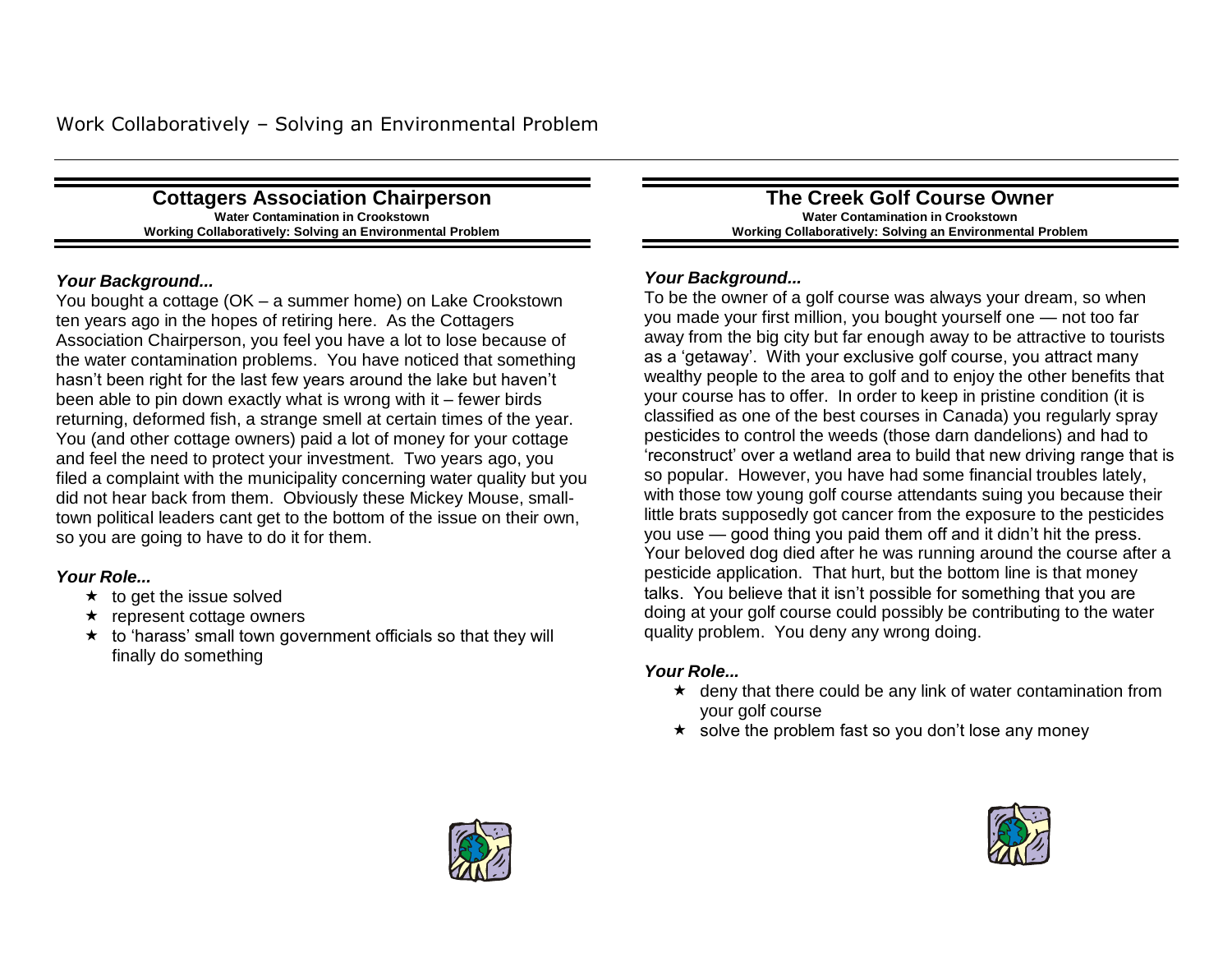**Condo Developer Water Contamination in Crookstown Working Collaboratively: Solving an Environmental Problem**

#### *Your Background...*

What an investment you have made! You stand to make millions if all of the condos sell. But with this supposed 'water contamination problem' you could lose millions. You may even be part of the problem. You have to act fast, that's why you are welcoming the hearing because you want to solve this problem fast and get back to selling condos (business has been slow since the editorials have been published). Some of your buyers are getting nervous — you promised them a pristine lakefront with beautiful scenery — not a smelly, contaminated mess. This cannot be happening. Let's just get this clean up fast.

#### *Your Role...*

- $\star$  to support any solutions to the problem (as long as it doesn't cost you too much money)
- $\star$  to get to the bottom of the issue (after all, you could lose a lot of money)

**Hardware Store Owner Water Contamination in Crookstown Working Collaboratively: Solving an Environmental Problem**

#### *Your Background...*

You run an extremely successful hardware store in Crookstown. In addition to 'regular' hardware supplies, you also sell farm equipment and are a major dealership. In fact, you have won awards from Monsanto (a major agri-business company) for selling the most products in a single quarter. You are getting nervous because the farms in the area may be to blame for the contamination problems and if they go under, so will you. However, you have been looking into starting to carry some of the things farmers would have to use if they should have to alter their farming practises and adopt a more ‗organic' approach — fencing, biodegradable pest control products and fertilizers. Whatever the problem is, you want to be able to act fast because you want to continue to make money, not to lose a bundle. You can probably order in any supplies that people might need to fix the water problem — you just have to know what they need.

- $\star$  to remain neutral in the water contamination talks
- $\star$  to propose solutions that involve purchasing products at your store



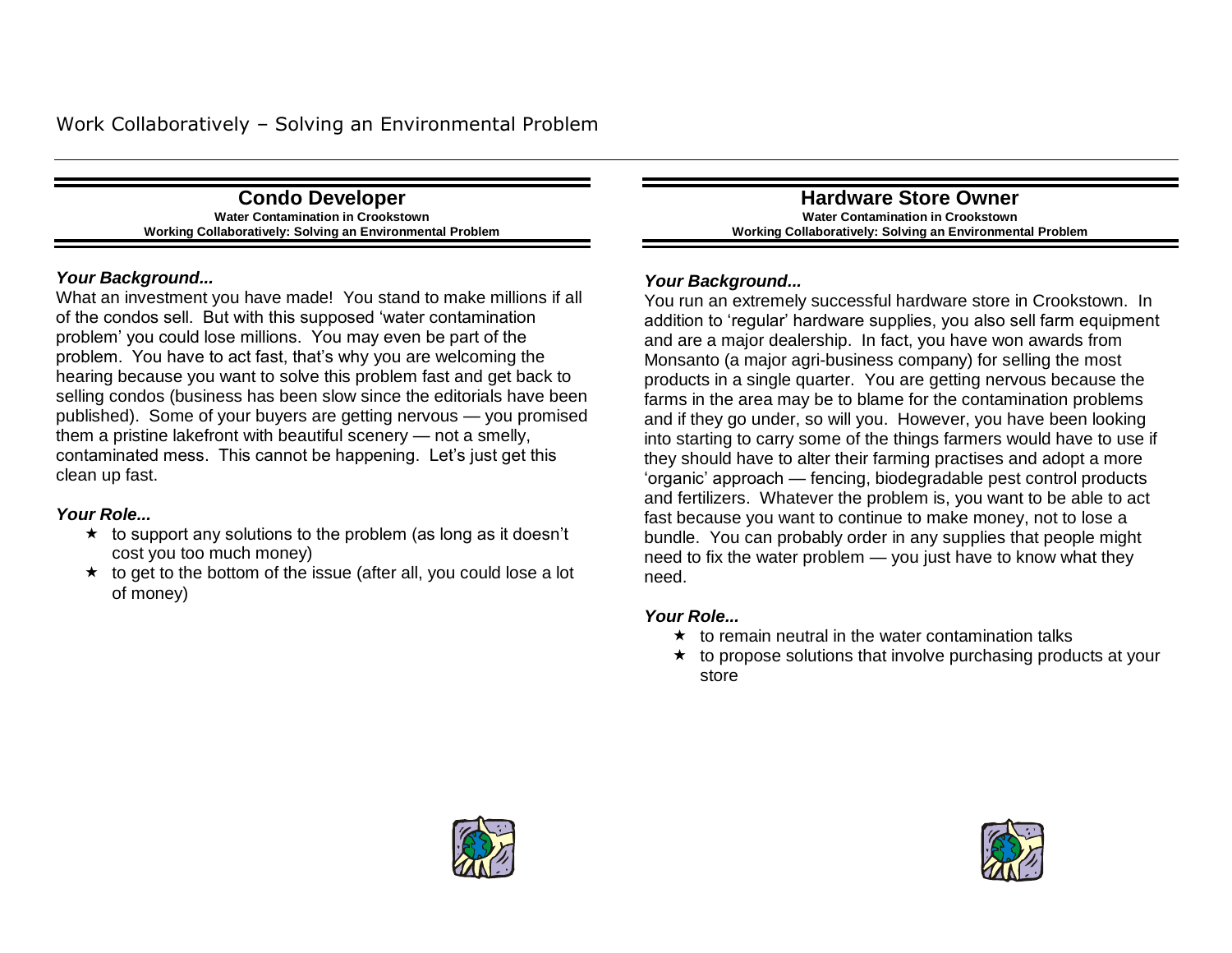**Water Filtration Plant Employee Water Contamination in Crookstown Working Collaboratively: Solving an Environmental Problem**

#### *Your Background...*

This is just great. After Walkerton, you had to seriously upgrade your education and take all of these stupid courses to help you better analyse the water to know what to do when something happens. As if you need this. The water quality, according to the tests you do, sometimes shows unhealthy levels of *E. coli* but you are quick to react and pump more chlorine into the city's water system. As for those on private wells, well, they will have to fend for themselves. You have noticed a strange smell emanating from the lake recently but wrote it off to a bunch of dead fish (but what is killing the fish). You reported it to your supervisor and she said, "Oh, don't worry." You aren't going to take the fall for anyone. You've got bills to pay, including child support for your four kids so you desperately need to keep your job. You just want the situation to blow over so you can get back to collecting your paycheck every other week and fishing on the weekends.

#### *Your Role...*

 $\star$  to claim that you are always following procedures properly when testing, analysing and dealing with any problems at the water filtration plant

**Primary Sewage Treatment Plant Employee Water Contamination in Crookstown Working Collaboratively: Solving an Environmental Problem**

#### *Your Background...*

Because of the expansion of Crookstown, you have been concerned that the Primary Sewage Treatment Plant would not be able to handle the increased influx of sewage that would now be coming in. You have brought this to the attention of your supervisors but they have largely ignored your claims. With the condo development going up on the other side of Lake Crookstown there are big problems to come. You know the Primary Sewage Treatment Plant is not the source of the pollution but it may be in the future if steps aren't taken to ensure that the plant can handle the increased load. Maybe this town hall meeting is a good thing.

- $\star$  to ensure that everyone knows that it is not the sewage treatment plant that is causing the pollution
- $\star$  to get the municipality to address the issue of the increased demands on the sewage treatment plant



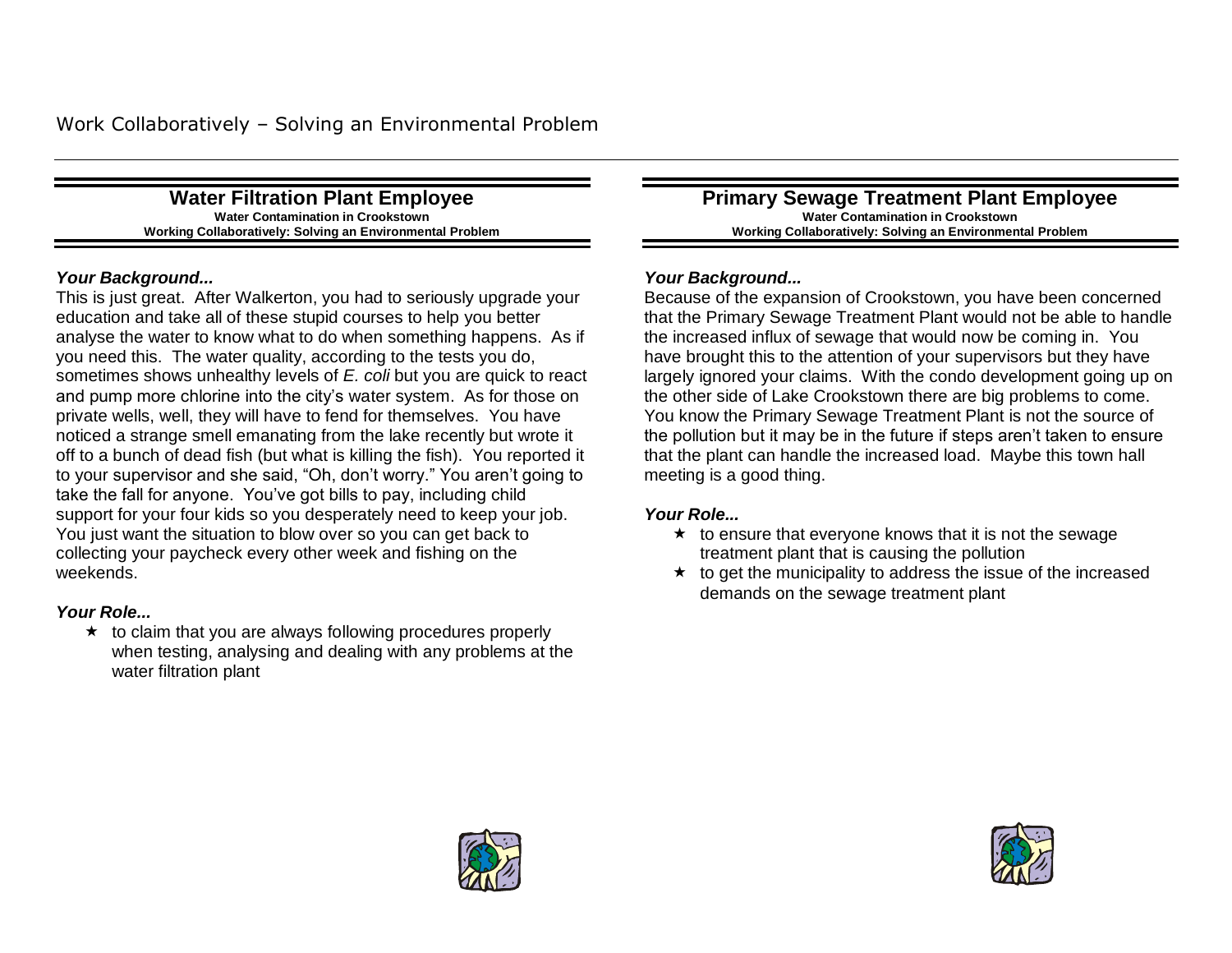**Chamber of Commerce Chairperson Water Contamination in Crookstown Working Collaboratively: Solving an Environmental Problem**

#### *Your Background...*

You are representing the business interests in Crookstown. Contaminated water is not good for business and it doesn't help attract tourists to your area. Crookstown relies heavily on the money generated from tourism so you are very concerned that is this problem is not solved, the business community and thus the entire community of Crookstown will be adversely affected. You want this problem solved and solved now. You are not willing to provide any financial support at this time. You are also concerned on a personal level because you live in Crookstown and operate a small corner store in the town. Without tourism you know your store and livelihood will go under. You want to solve the problem and figure out a long term solution. You have bills to pay and kids to raise.

#### *Your Role...*

- $\star$  to represent businesses in the area of Crookstown
- $\star$  to demand a solution to the problem

**Resident of Bishop Water Contamination in Crookstown Working Collaboratively: Solving an Environmental Problem**

#### *Your Background...*

You have finally had it. After your youngest child came down with diarrhea (again) from drinking water out of the tap, you are about to take someone's head off. Everyone knows that there is something wrong with the water but no one is willing to take responsibility for it. Someone is going to pay or they are going to have a lawsuit on their hands. Wait until the national press gets a hold of this — after Walkerton, they are just waiting for another contaminated water scandal. Then something will be done. This problem has to be solved and solved now. Won't someone think of the children?

- $\star$  to demand a solution to the water contamination problem
- $\star$  to demand compensation for those affected by the water contamination



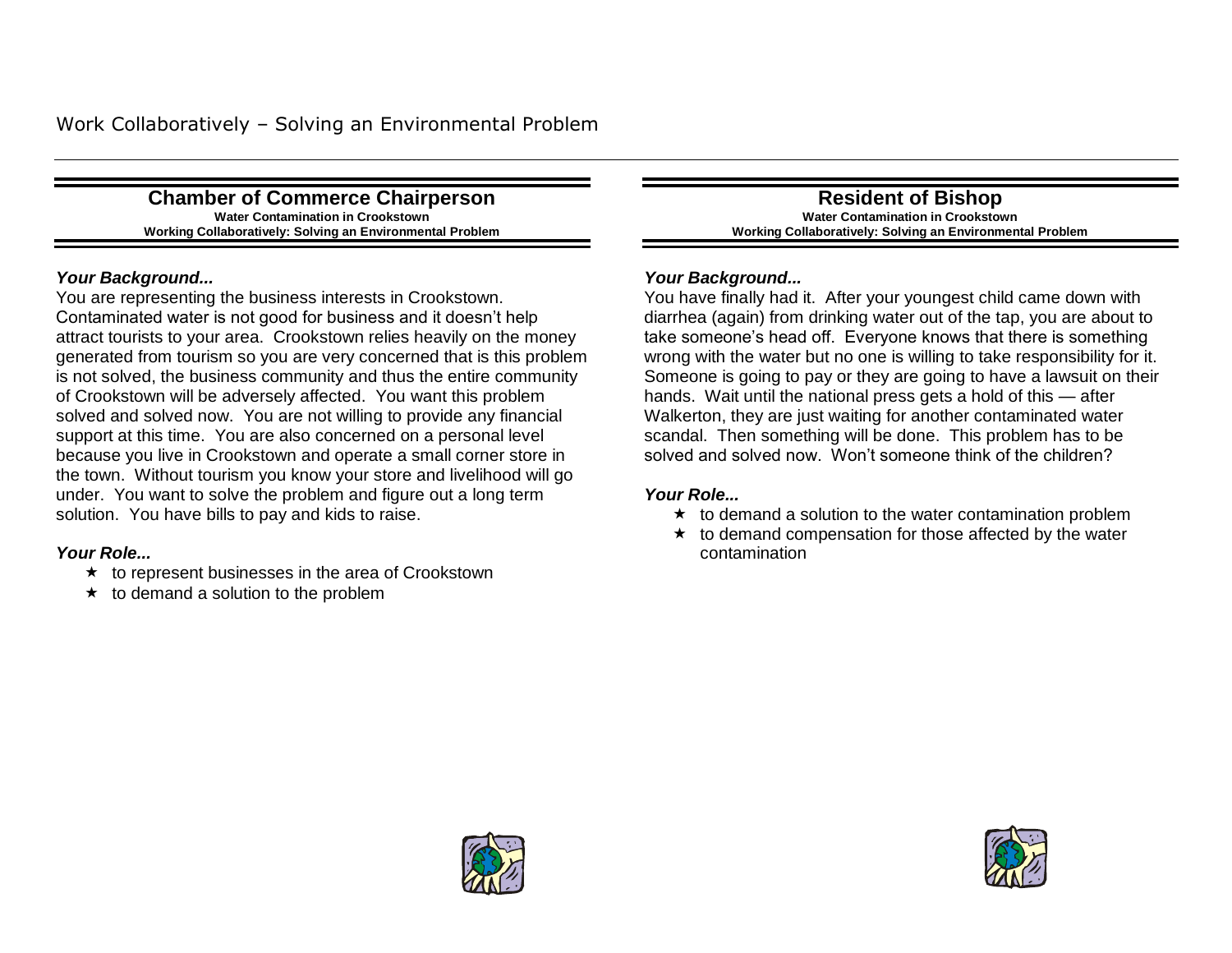**Cottager Water Contamination in Crookstown Working Collaboratively: Solving an Environmental Problem**

*Your Background...*

**Resident of Crookstown**

**Water Contamination in Crookstown Working Collaboratively: Solving an Environmental Problem**

*Your Background...*

*Your Role...*



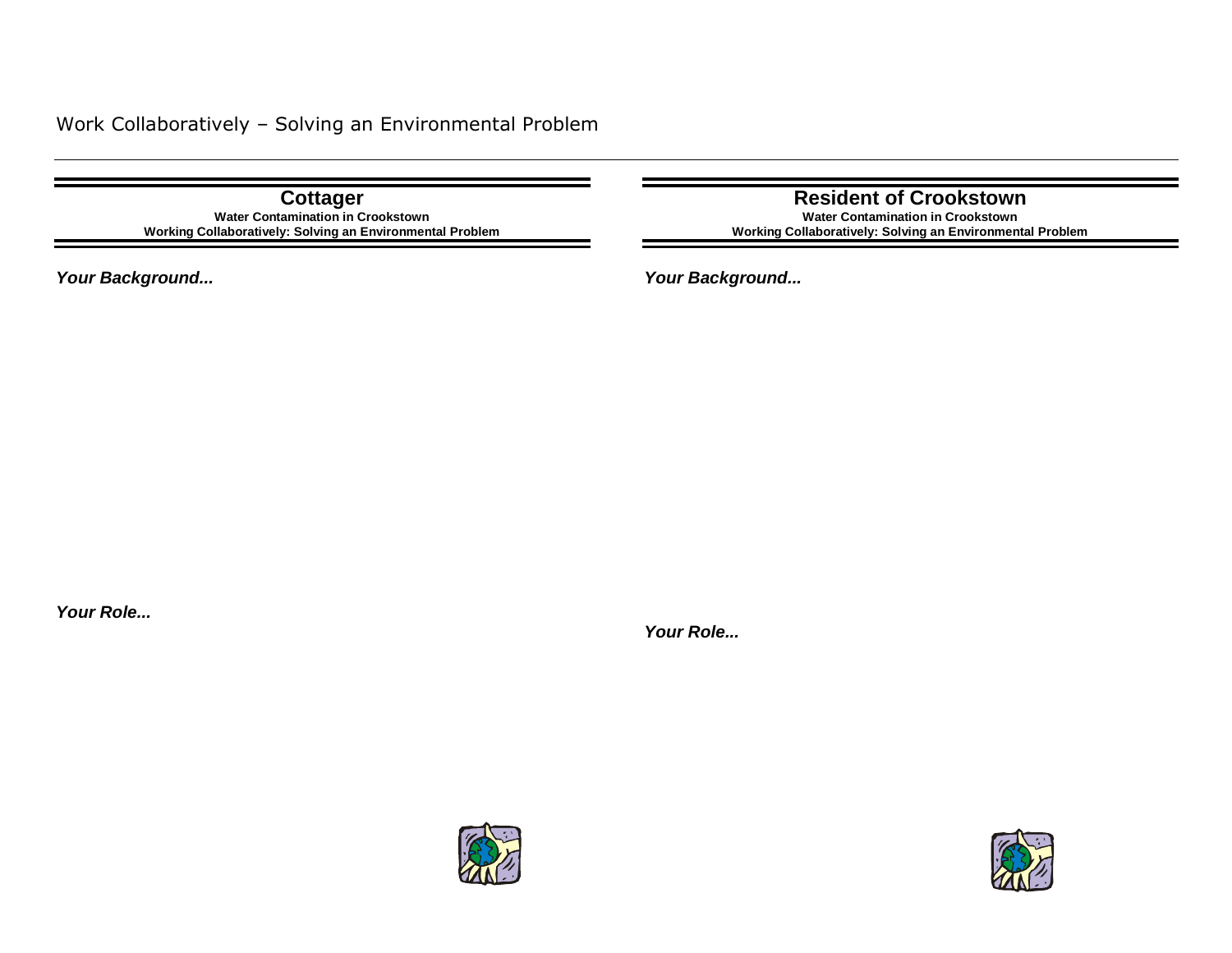**Resident of Crookstown Water Contamination in Crookstown Working Collaboratively: Solving an Environmental Problem**

*Your Background...*

**Resident of Crookstown Water Contamination in Crookstown**

**Working Collaboratively: Solving an Environmental Problem**

*Your Background...*

*Your Role...*



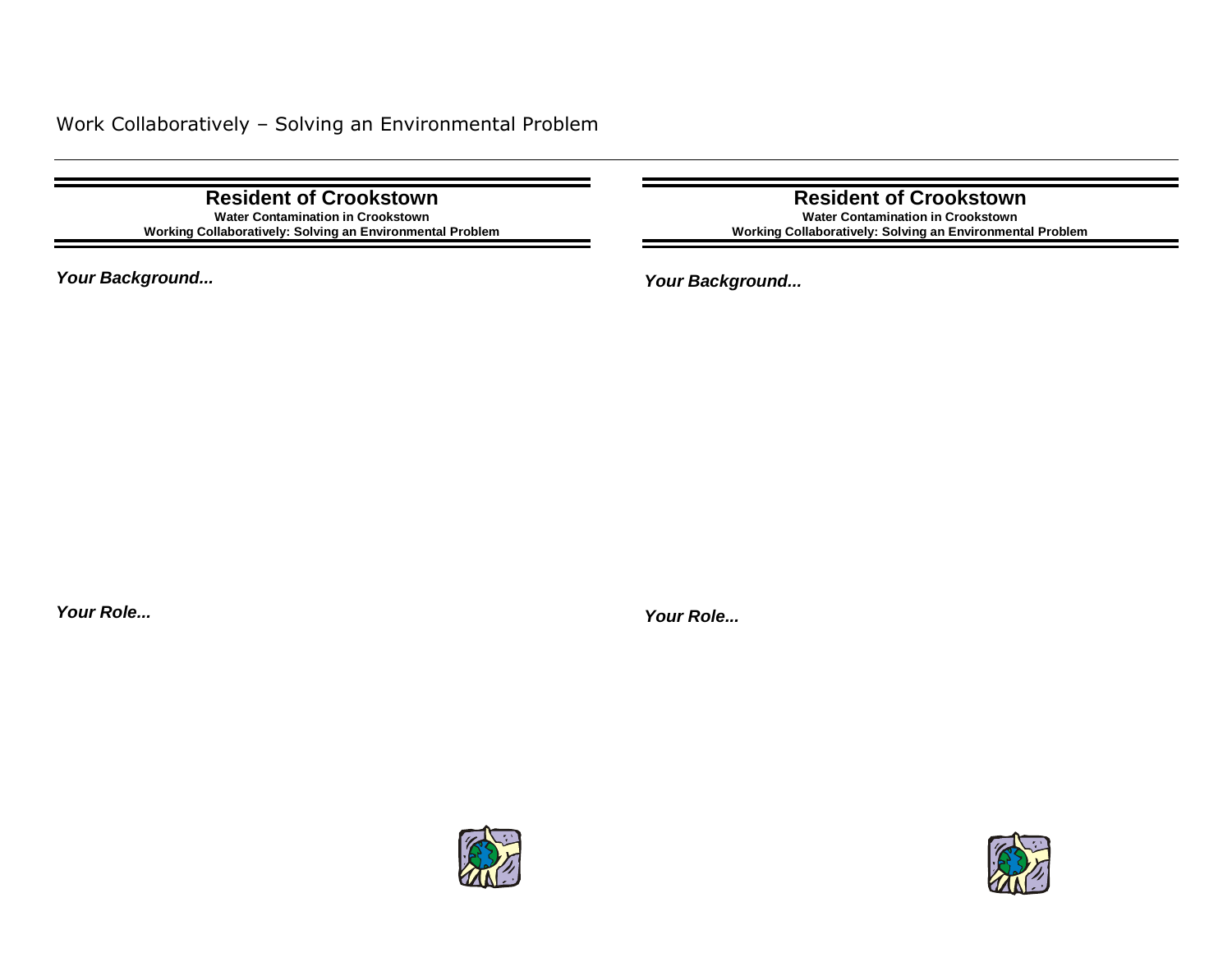## Work Collaboratively – Solving an Environmental Problem

**Golfer Water Contamination in Crookstown Working Collaboratively: Solving an Environmental Problem**

*Your Background...*

**Tourist Water Contamination in Crookstown Working Collaboratively: Solving an Environmental Problem**

*Your Background...*

*Your Role...*



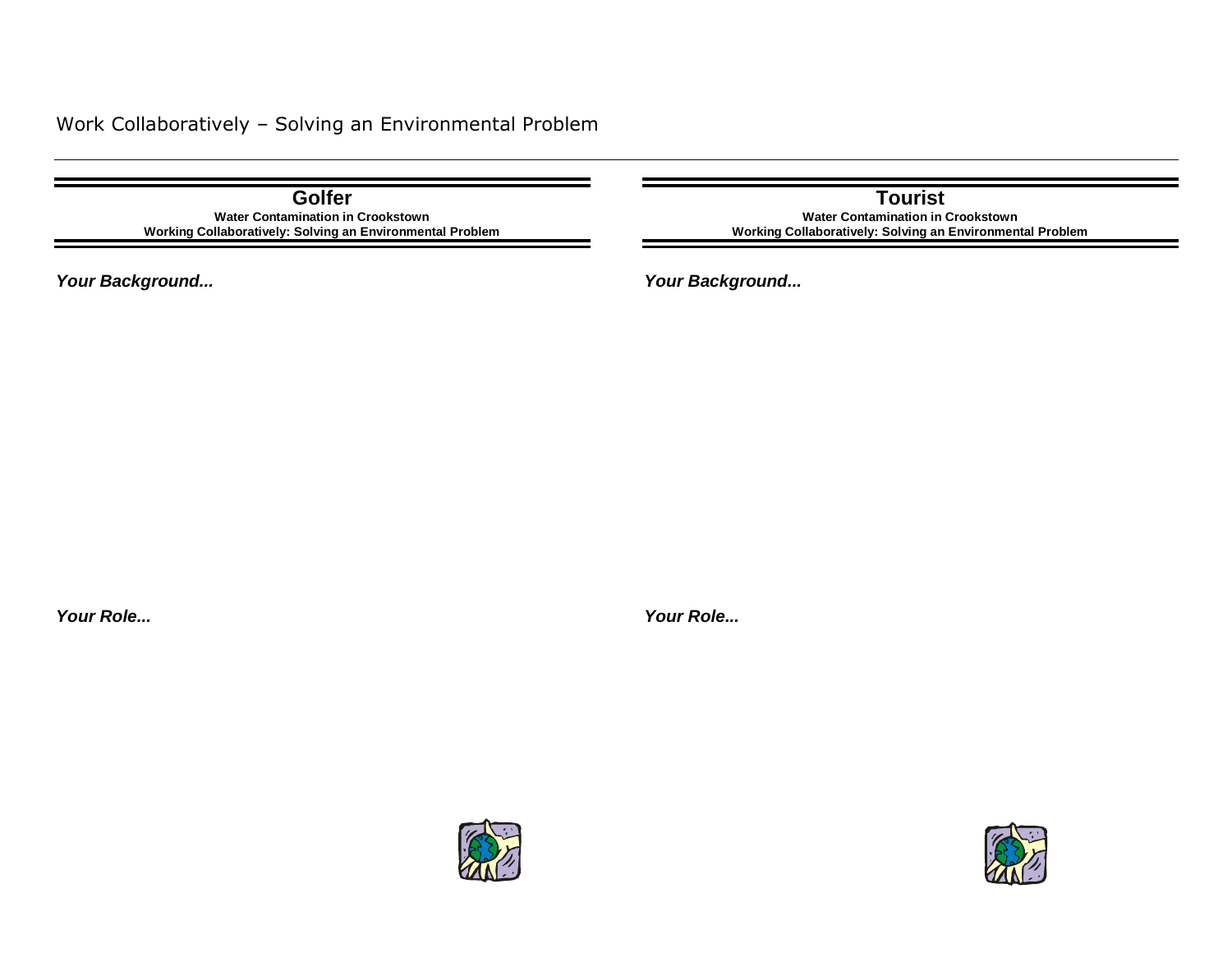**Resident of Crookstown Water Contamination in Crookstown Working Collaboratively: Solving an Environmental Problem**

*Your Background...*

**Golfer Water Contamination in Crookstown Working Collaboratively: Solving an Environmental Problem**

*Your Background...*

*Your Role...*

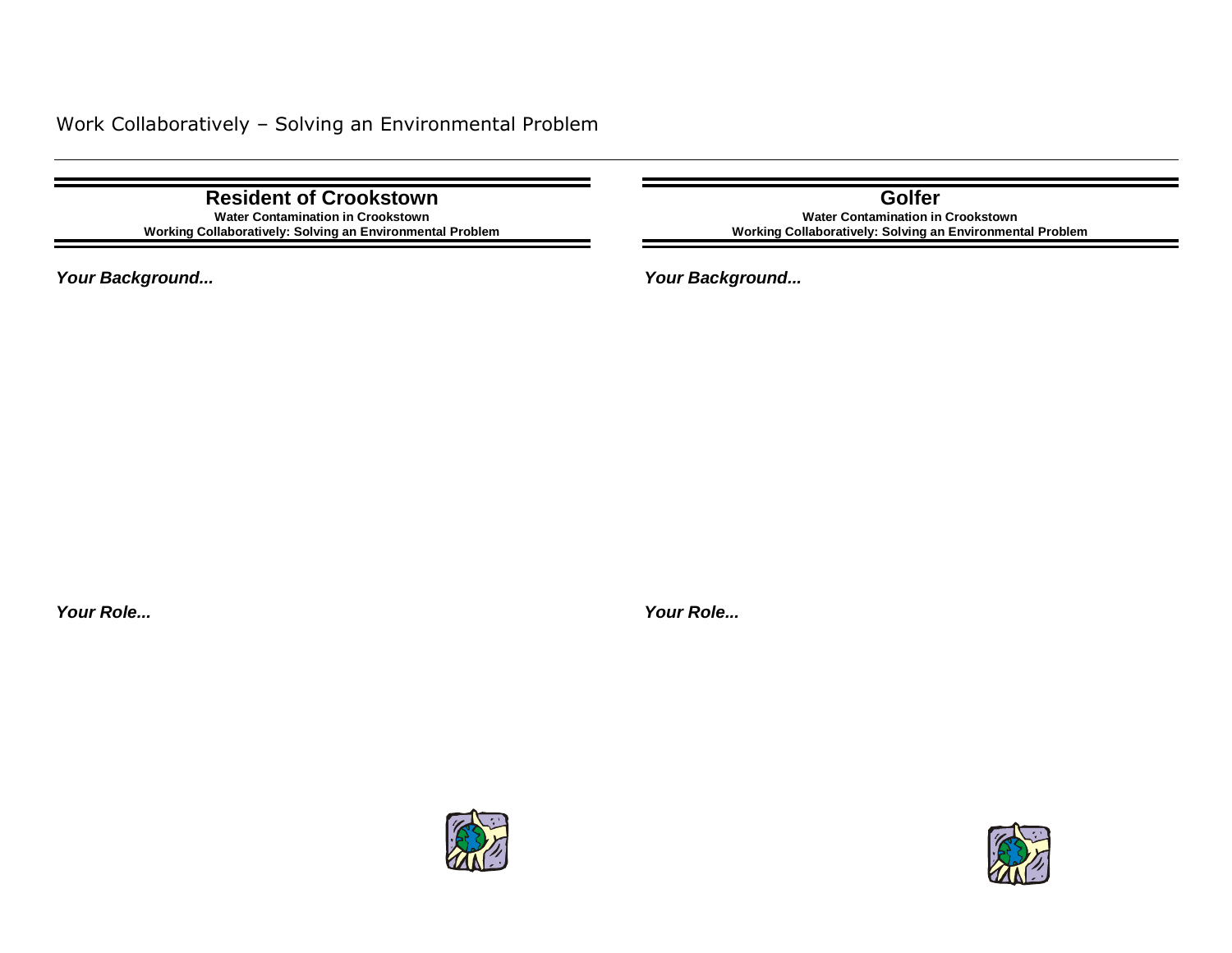## Work Collaboratively – Solving an Environmental Problem

**Local Doctor Water Contamination in Crookstown Working Collaboratively: Solving an Environmental Problem**

*Your Background...*

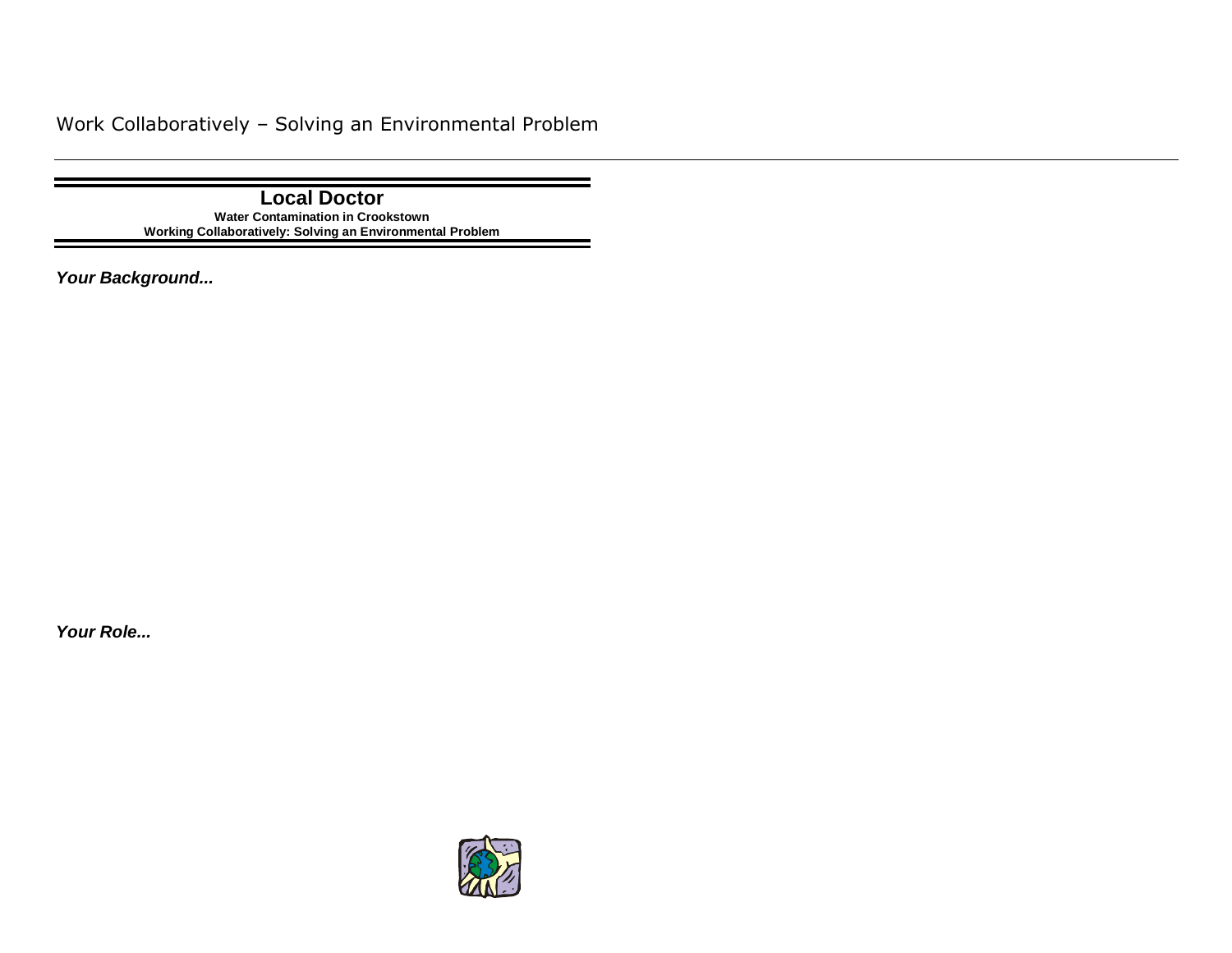## **Appendix D: Water Contamination in Crookstown Debate Assessment Outline Name: \_\_\_\_\_\_\_\_\_\_\_\_\_\_\_\_\_\_\_\_\_\_\_\_\_\_\_\_\_\_\_ Date: \_\_\_\_\_\_\_\_\_\_\_\_\_\_\_\_\_\_\_\_\_\_\_\_\_\_\_\_\_\_**

### **Role: \_\_\_\_\_\_\_\_\_\_\_\_\_\_\_\_\_\_\_\_\_\_\_\_\_\_\_\_\_\_\_**

| <b>Criteria</b>           | Level 1                                                                                                                                | Level <sub>2</sub>                                                                                                                  | Level 3                                                                                                                                 | Level 4                                                                                                                                 |
|---------------------------|----------------------------------------------------------------------------------------------------------------------------------------|-------------------------------------------------------------------------------------------------------------------------------------|-----------------------------------------------------------------------------------------------------------------------------------------|-----------------------------------------------------------------------------------------------------------------------------------------|
|                           | participation in debate<br>shows limited<br>understanding of issues<br>and concepts related to<br>water contamination in<br>Crookstown | participation in debate<br>shows some<br>understanding of issues<br>and concepts related to<br>water contamination in<br>Crookstown | participation in debate<br>shows accurate<br>understanding of issues<br>and concepts related to<br>water contamination in<br>Crookstown | participation in debate<br>shows thorough<br>understanding of issues<br>and concepts related to<br>water contamination in<br>Crookstown |
| <b>Knowledge of Topic</b> | uses a few simple ideas<br>when supporting<br>position (research,<br>evidence, examples)                                               | uses a some basic<br>ideas when supporting<br>position (research,<br>evidence, examples)                                            | uses ideas of some<br>complexity when<br>supporting position<br>(research, evidence,<br>examples)                                       | uses complex ideas in<br>unfamiliar contexts<br>when supporting<br>position (research,<br>evidence, examples)                           |
|                           | presents point-of-view<br>imprecisely and<br>unclearly                                                                                 | presents point-of-view in<br>a partially clear and<br>precise way                                                                   | presents point-of-view<br>with clarity and precision<br>most of the time                                                                | presents point-of-view<br>with clarity and precision<br>consistently                                                                    |
| <b>Analysis</b>           | uses a limited range of<br>strategies for developing<br>arguments                                                                      | uses a basic range of<br>strategies for developing<br>arguments                                                                     | uses a general range of<br>strategies for developing<br>arguments<br>nearly complete                                                    | uses a wide range of<br>strategies for developing<br>arguments                                                                          |
|                           | limited understanding of<br>other people's<br>arguments in the town<br>hall meeting                                                    | basic understanding of<br>other people's<br>arguments in the town<br>hall meeting                                                   | understanding of other<br>people's arguments in<br>the town hall meeting                                                                | complete understanding<br>of other people's<br>arguments in the town<br>hall meeting                                                    |
| <b>Application</b>        | defends position with a<br>few simple ideas                                                                                            | defends position with a<br>several simple ideas                                                                                     | defends position with<br>ideas of some<br>complexity                                                                                    | defends position with<br>well developed and<br>complex ideas                                                                            |
|                           | has constant major<br>errors when speaking                                                                                             | has frequent minor<br>errors when speaking                                                                                          | has few minor errors<br>when speaking                                                                                                   | has almost no errors<br>when speaking                                                                                                   |
| <b>Communication</b>      | speaks with a limited<br>awareness of audience                                                                                         | speaks with some<br>awareness of audience                                                                                           | speaks with a accurate<br>awareness of audience                                                                                         | speaks with a well<br>developed awareness of<br>audience                                                                                |

**Overall Comments:**

**Suggestions for Next Time:**



 $\overline{\phantom{0}}$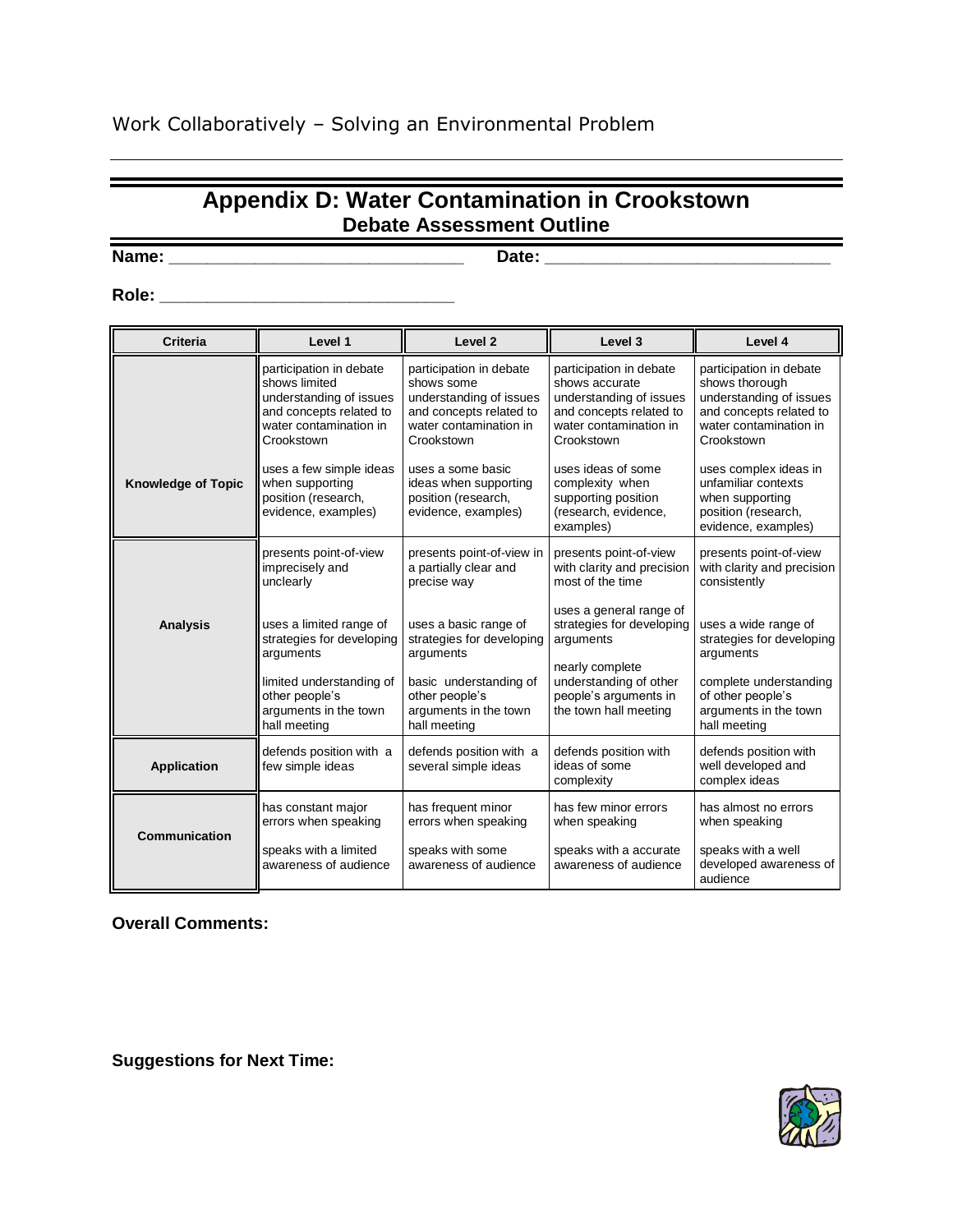# **Appendix E: Water Contamination in Crookstown: Reflection Paper**

**Assignment Outline**

Solving environmental problems is not an easy task. There are often many stakeholders who have different agendas -- both personal and professional - which makes coming to a consensus on not only what is causing the problem but how to solve it, an onerous task. You have now taken part in a town hall meeting and have some experience attempting to solve the water contamination problem in Crookstown. Now is the time to reflect on how the town hall meeting took place, what you learned from this process about solving environmental problems and any questions you still may have.

### **Your Task...**

Now that you have taken part in the town hall meeting and played a role in solving the water contamination problem in Crookstown, you need to take some time to reflect on what you have learned about the difficulties involved in solving environmental problems collaboratively when there are many people with different stakes in the issue. You will be writing a reflection paper that summarizes what you have learned throughout this process.

Your reflection paper will

be double spaced have a minimum of 5 paragraphs – introduction, body, and conclusion have supporting details have a title page

#### **Helpful Hints...**

Create a mind map to start you thinking about the water contamination problem in Crookstown and the challenges you and your classmates faced while attempting to solve the problem. Make a reflection paper outline to help you get started writing. Use your best spelling and grammar. Get someone to proofread you're your reflection paper – even authors get someone to edit their work. Read your essay aloud to make sure that it makes sense. Consult (look at) the rubric so that you will see how you will be marked.

**Reflection Paper Assigned:\_\_\_\_\_\_\_\_\_\_\_\_\_\_\_\_\_\_\_\_\_\_\_\_\_\_\_\_\_\_\_\_\_**

**Reflection Paper Due Date: \_\_\_\_\_\_\_\_\_\_\_\_\_\_\_\_\_\_\_\_\_\_\_\_\_\_\_\_\_\_\_\_\_**